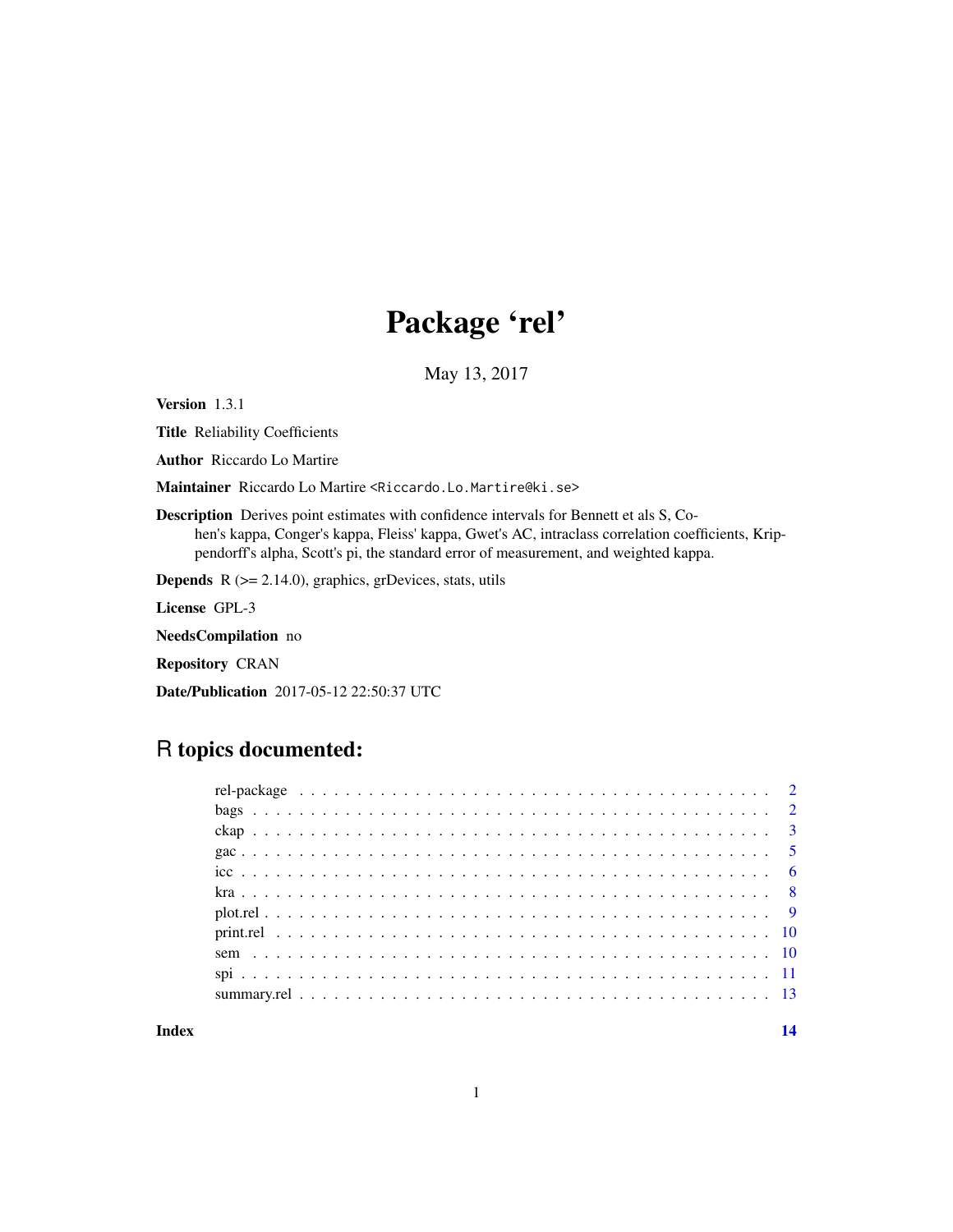<span id="page-1-0"></span>

### Description

rel provides functions for evaluating agreement between measurements: Bennett et als S ([bags](#page-1-1)), Cohen's kappa, weighted kappa, and Conger's kappa ([ckap](#page-2-1)), Gwet's AC1 and AC2 ([gac](#page-4-1)), intraclass correlation coefficients ([icc](#page-5-1)), Krippendorff's alpha ([kra](#page-7-1)), Scott's pi and Fleiss' kappa ([spi](#page-10-1)), and the standard error of measurement ([sem](#page-9-1)).

<span id="page-1-1"></span>

bags *Bennett, Alpert, and Goldstein's S*

### Description

Calculates S as an index of agreement for two observations of nominal scale data.

### Usage

 $bags(data = NULL, kat = NULL, conf.level = 0.95)$ 

### Arguments

| data       | A matrix with n subjects and two observations (n*2 matrix) |
|------------|------------------------------------------------------------|
| kat        | Number of possible categories                              |
| conf.level | Confidence level of the interval.                          |

### Value

| method | Analysis name             |
|--------|---------------------------|
| obs    | Number of observations    |
| sample | Sample size               |
| est    | Point estimate            |
| se     | Standard error            |
| 1b     | Lower confidence boundary |
| ub     | Upper confidence boundary |
| data   | analyzed data             |

### Author(s)

Riccardo Lo Martire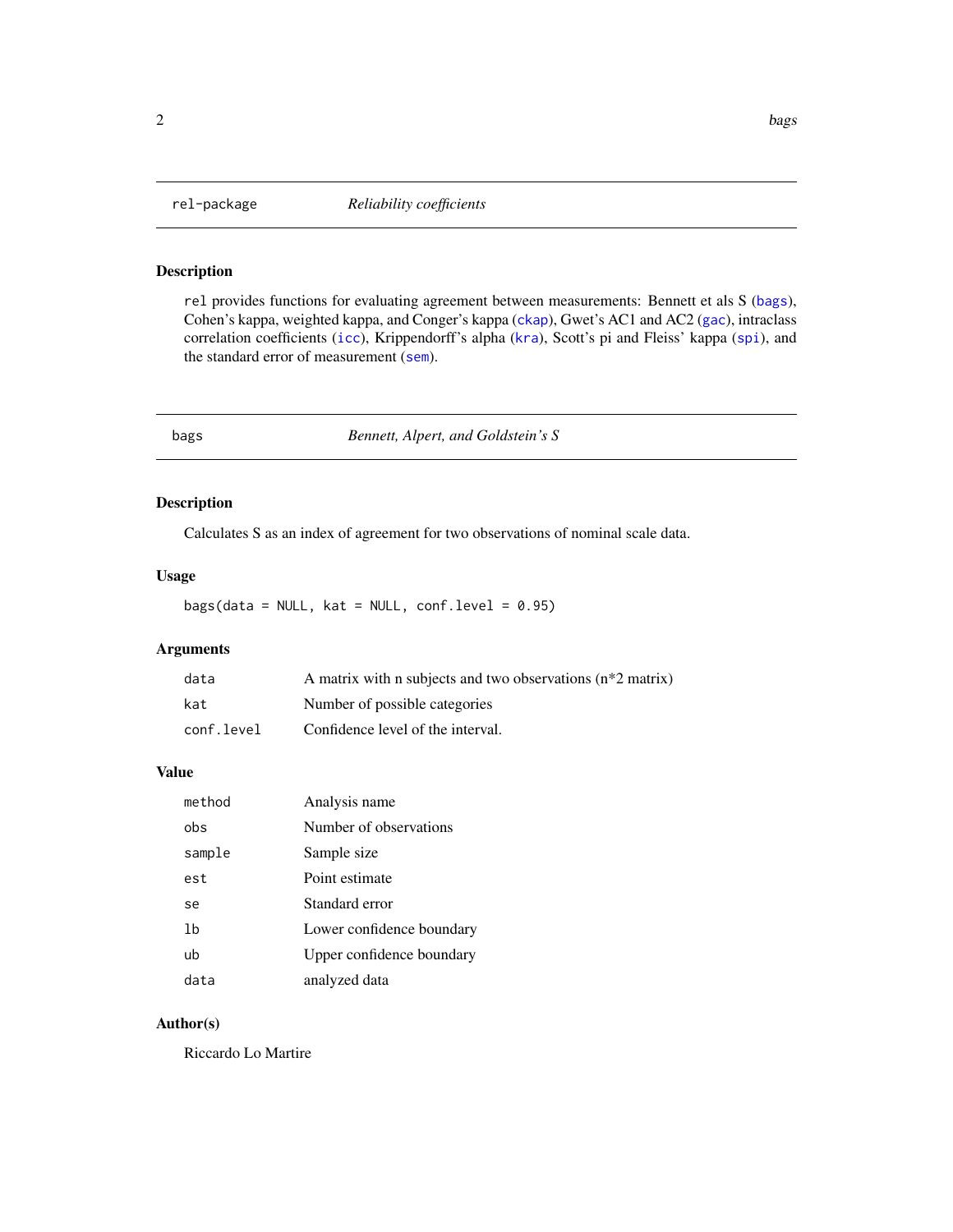### <span id="page-2-0"></span>ckap 3

### References

Bennett, E. M., Alpert, R., Goldstein, A. C. (1954). Communications through limited-response questioning. Public Opinion Quarterly, 18(3), 303-308.

### Examples

```
#Sample data: 200 subjects and one 5-category item.
data <- cbind(sample(1:5,200, replace=TRUE),sample(1:5,200, replace=TRUE))
```

```
#Analysis
bags(data=data, kat=5, conf.level=0.95)
```
<span id="page-2-1"></span>ckap *Cohen's kappa, weighted kappa, and Conger's kappa*

### Description

Calculates Cohen's kappa or weighted kappa as indices of agreement for two observations of nominal or ordinal scale data, respectively, or Conger's kappa as an index of agreement for more than two observations of nominal scale data.

### Usage

```
ckap(data = NULL, weight = c("unweighted", "linear", "quadratic"),
    std.err = c("Fleiss", "Cohen"), conf.level = 0.95, R = 0)
```
### Arguments

| data       | A matrix with n subjects and m observations $(n * m \text{ matrix})$ .                                                                                  |
|------------|---------------------------------------------------------------------------------------------------------------------------------------------------------|
| weight     | A character string specifying "unweighted", "linear", or "quadratic", or a nu-<br>meric categories*categories matrix with custom weights (see details). |
| std.err    | Standard error calculation formula specified as "Fleiss" or "Cohen" (see details).                                                                      |
| conf.level | Confidence level of the interval.                                                                                                                       |
| R          | Number of bootstrap replicates used to estimate the confidence interval for Con-<br>ger's kappa.                                                        |

### Details

Cohen's kappa measures the chance-corrected agreement for two observations (Cohen, 1960 and 1968), and Conger's kappa is a generalization of Cohen's kappa for m observations (Conger, 1980). Because the maximum value for kappa commonly is restricted below 1.00 by the marginal distributions (Cohen 1960), it can also be beneficial to consider kmax when interpreting results.

By default, the standard error of Cohen's kappa is derived via Fleiss et als., corrected formula from 1969, with Cohen's original formula from 1960 optional, and the confidence interval is based on a t distribution. The confidence interval of Conger's kappa is derived via bootstrapping. Weighted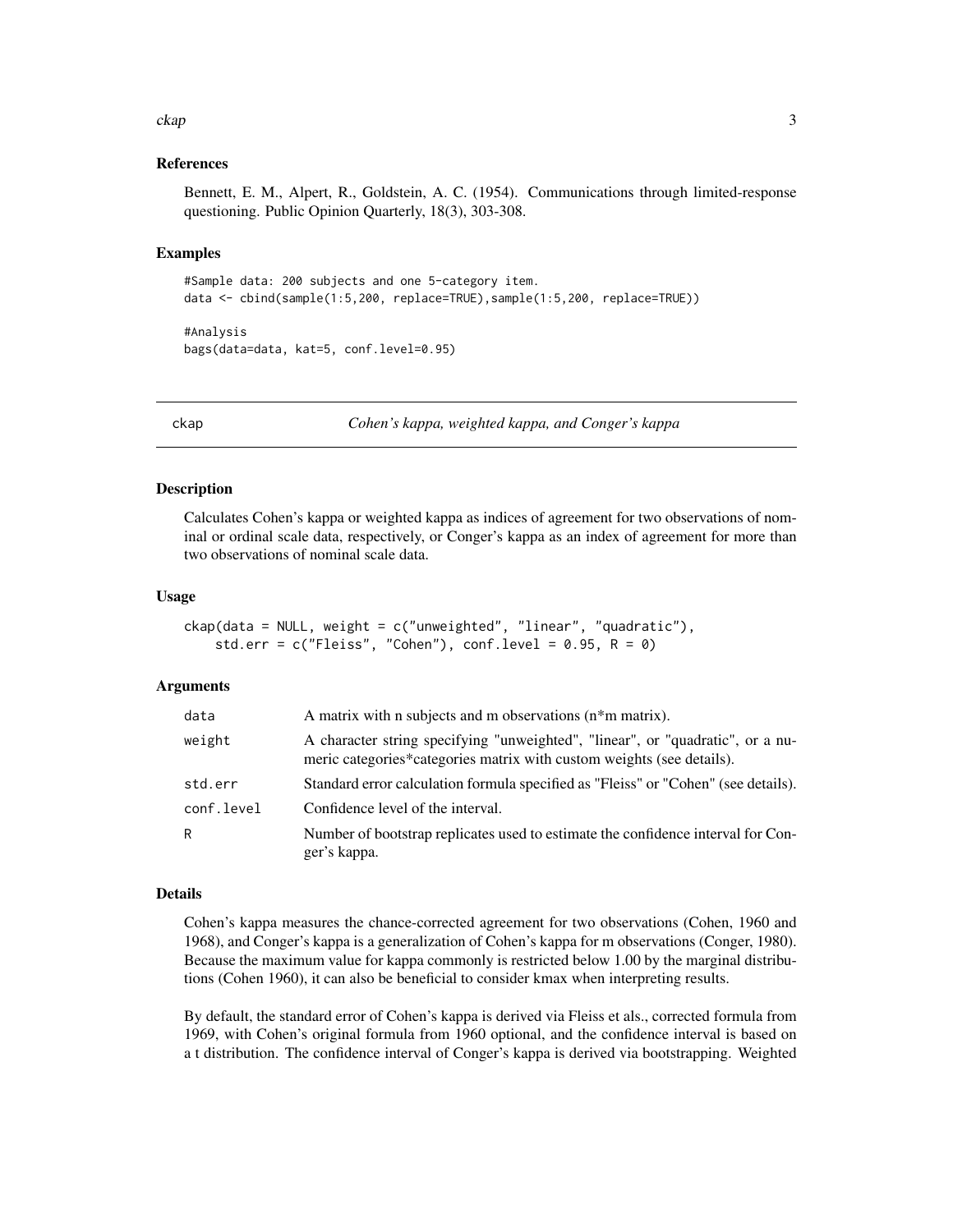kappa is based on weighted dissimilarities (diagonal  $= 1$ , off-diagonal  $< 1$ ). Linear weights decrease equally with distance from the diagonal and quadratic weights decrease exponentially with distance from the diagonal. Custom weights should be specified as a categories\*categories matrix with values <= 1. Incomplete cases are omitted listwise.

### Value

| method         | Analysis name                                                                  |
|----------------|--------------------------------------------------------------------------------|
| obs            | Number of observations                                                         |
| sample         | Sample size                                                                    |
| est            | Point estimate                                                                 |
| se             | Standard error                                                                 |
| 1 <sub>b</sub> | Lower confidence boundary                                                      |
| ub             | Upper confidence boundary                                                      |
| kmax           | The maximum value of kappa permitted by the marginal distributions             |
| kmax.prop      | The proportion of the kappa point estimate to the maximum possible kappa value |
| data           | analyzed data                                                                  |

### Author(s)

Riccardo Lo Martire

### References

Cohen, J. (1960). A coefficient of agreement for nominal scales. Educational and Psychological Measurement, 20(1), 37-46.

Cohen, J. (1968). Weighted kappa: Nominal scale agreement provision for scaled disagreement or partial credit. Psychological Bulletin, 70(4), 213-220.

Conger, A. J. (1980). Integration and generalization of kappas for multiple raters. Psychological Bulletin, 88(2), 322-328.

Fleiss, J. L., Cohen, J., Everitt, B.S. (1969). Large sample standard errors of kappa and weighted kappa. Psychological Bulletin, 72(5), 323-327.

### Examples

```
#Sample data: 200 subjects and 5 reponse categories.
data <- cbind(sample(1:5,200, replace=TRUE),sample(1:5,200, replace=TRUE))
#A numeric categories*categories matrix with custom weights
cw \leftarrow diag(ncol(matrix(0, 5, 5)))cw[cw!=diag(cw)] \le - runif(20,0,1)
```

```
#Cohen's kappa with Fleiss corrected standard error formula
ckap(data=data, weight="unweighted", std.err="Fleiss", conf.level = 0.95)
```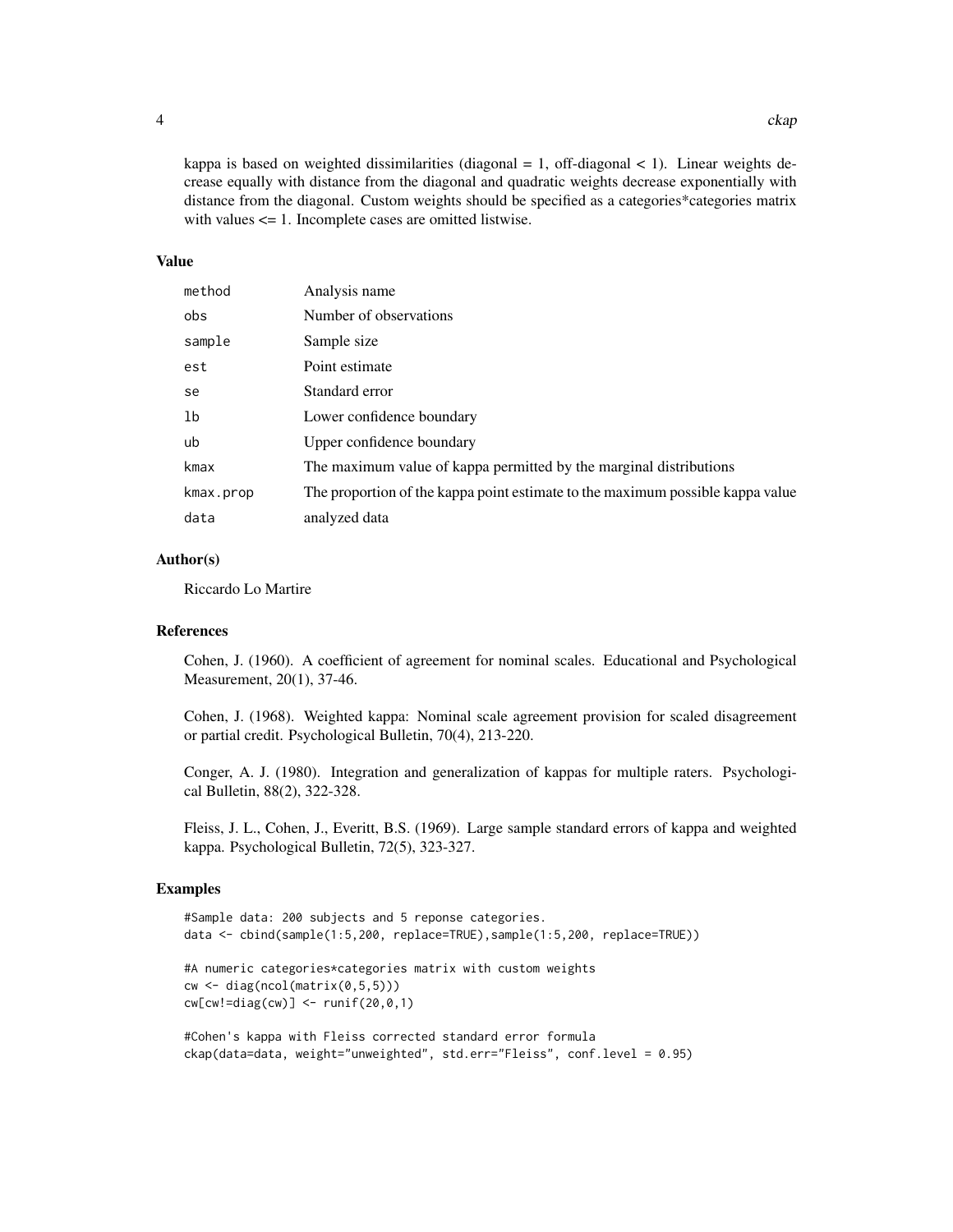```
#Weighted kappa with linear weight
ckap(data=data, weight="linear", conf.level = 0.95)
#Weighted kappa with custom weights
ckap(data=data, weight=cw, conf.level = 0.95)
```
### <span id="page-4-1"></span>gac *Gwet's AC1 and AC2*

### Description

Calculates Gwet's AC as index of agreement for two observations of nominal, ordinal, or ratio scale data.

### Usage

gac(data = NULL, kat = NULL, weight = c("unweighted","linear","quadratic","ratio"),  $conf. level = 0.95$ 

### Arguments

| data       | A matrix with n subjects and two observations $(n^*2 \text{ matrix})$                                                                           |
|------------|-------------------------------------------------------------------------------------------------------------------------------------------------|
| kat        | Number of possible categories                                                                                                                   |
| weight     | A character string specifying "unweighted", "linear", "quadratic" or "ratio", or a<br>numeric kat*kat matrix with custom weights (see details). |
| conf.level | Confidence level of the interval.                                                                                                               |

### Details

Gwet's AC has the advantage of not relying on independence between observations (Gwet, 2008), making it suitable for data with dependent measurements. Weights are based on weighted dissimilarities (diagonal  $= 1$ , off-diagonal  $< 1$ ). Linear weights decrease equally with distance from the diagonal and quadratic weights decrease exponentially with distance from the diagonal. Custom weights should be specified as a kat\*kat matrix with values  $\leq$  1. Incomplete cases are omitted listwise and the confidence interval is based on a t distribution.

### Value

| method | Analysis name             |
|--------|---------------------------|
| obs    | Number of observations    |
| sample | Sample size               |
| est    | Point estimate            |
| se     | Standard error            |
| 1b     | Lower confidence boundary |
| ub     | Upper confidence boundary |
| data   | analyzed data             |

<span id="page-4-0"></span>gac  $\sim$  5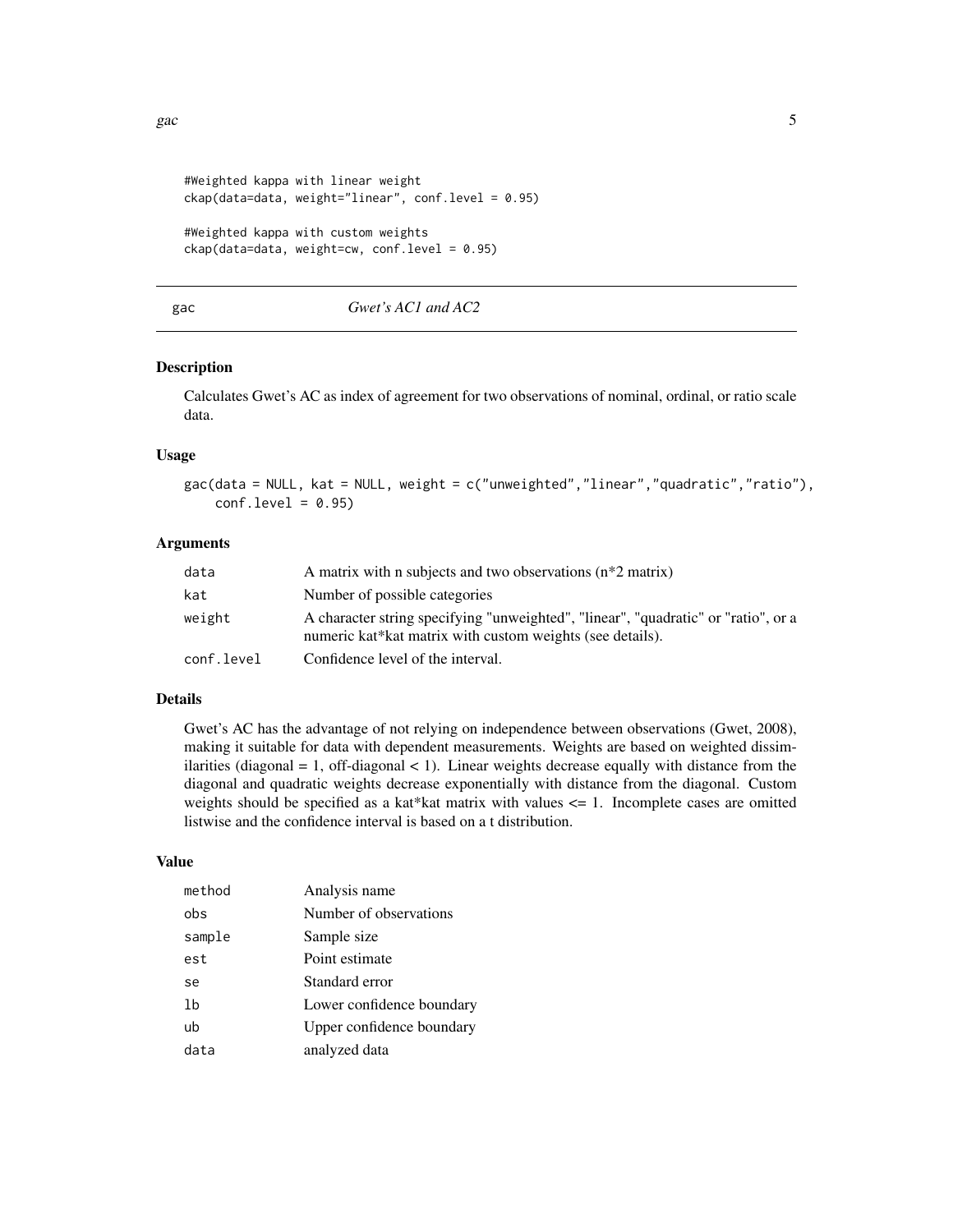### <span id="page-5-0"></span>Author(s)

Riccardo Lo Martire

### References

Gwet, K. L. (2008). Computing inter-rater reliability and its variance in the presence of high agreement. British Journal of Mathematical and Statistical Psychology 61, 29-48.

### Examples

```
#Sample data: 200 subjects and one 5-category item.
data <- cbind(sample(1:5,200, replace=TRUE),sample(1:5,200, replace=TRUE))
#A numeric kat*kat matrix with custom weights
cw <- diag(ncol(matrix(0,5,5)))
cw[cw!=diag(cw)] <- runif(20,0,1)
#AC1
gac(data=data, kat=5, weight="unweighted", conf.level = 0.95)
#AC2 with custom weights
gac(data=data, kat=5, weight=cw, conf.level = 0.95)
```
<span id="page-5-1"></span>

| ×<br>×<br>I<br>M.<br>۰. | × |
|-------------------------|---|

icc *Intraclass correlation coefficients*

### Description

Calculates intraclass correlation coefficients as a reliability measure for interval scale data.

### Usage

```
icc(data = NULL, model = c("one", "two"), type = c("agreement", "consistency"),
          measure = c("single", "average"), conf. level = 0.95)
```
### Arguments

| data       | A matrix with n subjects and m observations (n*m matrix).                                            |
|------------|------------------------------------------------------------------------------------------------------|
| model      | A character string specifying "one" for one-way models or "two" for two-way<br>models (See details). |
| type       | A character string specifying "agreement" or "consistency" (See details).                            |
| measure    | A character string specifying "singel" or "average" (See details).                                   |
| conf.level | Confidence level of the interval.                                                                    |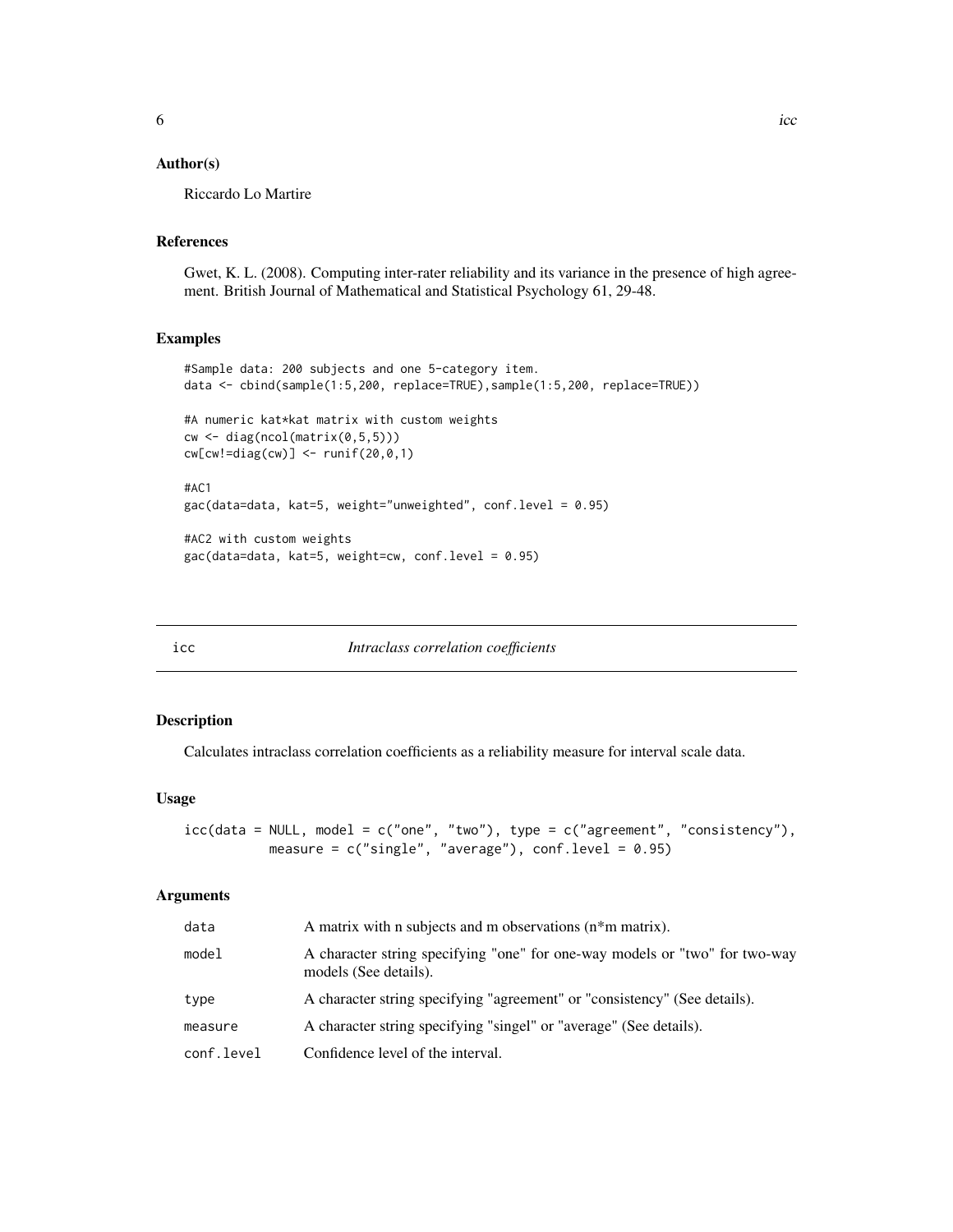### Details

ICC measures the proportion of variance that is attributable to the objects of measurement (McGraw and Wong 1996). In the one-way model rows are random (i.e., columns are nested within rows), and in the two-way model both rows and columns are random (i.e., rows and columns are crossed).

Consistency considers observations relative to each other while absolute agreement considers the absolute difference of the observations (McGraw and Wong 1996). For example, ICC equals 1.00 for the paired scores (2,4), (4,6) and (6,8) for consistency, but only 0.67 for absolute agreement. In the one-way model, only absolute agreement is possible (McGraw and Wong 1996). The measure chosen should reflect the application of the tested item. The single measure is appropriate if the intention is to use the score from a single observation, while the average measure is suitable if the intention is to use an average score across a number of observations. The confidence interval is based on a F distribution. Incomplete cases are omitted listwise.

### Value

| method | Analysis name             |
|--------|---------------------------|
| obs    | Number of observations    |
| sample | Sample size               |
| est    | Point estimate            |
| se     | Standard error            |
| 1b     | Lower confidence boundary |
| ub     | Upper confidence boundary |
| data   | analyzed data             |

### Author(s)

Riccardo Lo Martire

### References

McGraw, K. O., Wong, S. P. (1996), Forming inferences about some intraclass correlation coefficients. Psychological Methods, 1(1), 30-46.

Shrout, P. E., Fleiss, J. L. (1979), Intraclass correlation: uses in assessing rater reliability. Psychological Bulletin, 86(2), 420-428.

### Examples

```
#Sample data: 200 subjects rated their weight twice.
data <- cbind(sample(50:100,200,replace=TRUE), sample(50:100,200,replace=TRUE))
```
#ICC based on a two-way random effects model of absolute agreement for a single observation icc(data=data, model = "two", type = "agreement", measure ="single", conf.level=0.95)

 $\frac{1}{2}$  icc  $\frac{1}{2}$   $\frac{1}{2}$   $\frac{1}{2}$   $\frac{1}{2}$   $\frac{1}{2}$   $\frac{1}{2}$   $\frac{1}{2}$   $\frac{1}{2}$   $\frac{1}{2}$   $\frac{1}{2}$   $\frac{1}{2}$   $\frac{1}{2}$   $\frac{1}{2}$   $\frac{1}{2}$   $\frac{1}{2}$   $\frac{1}{2}$   $\frac{1}{2}$   $\frac{1}{2}$   $\frac{1}{2}$   $\frac{1}{2}$   $\frac{1}{2$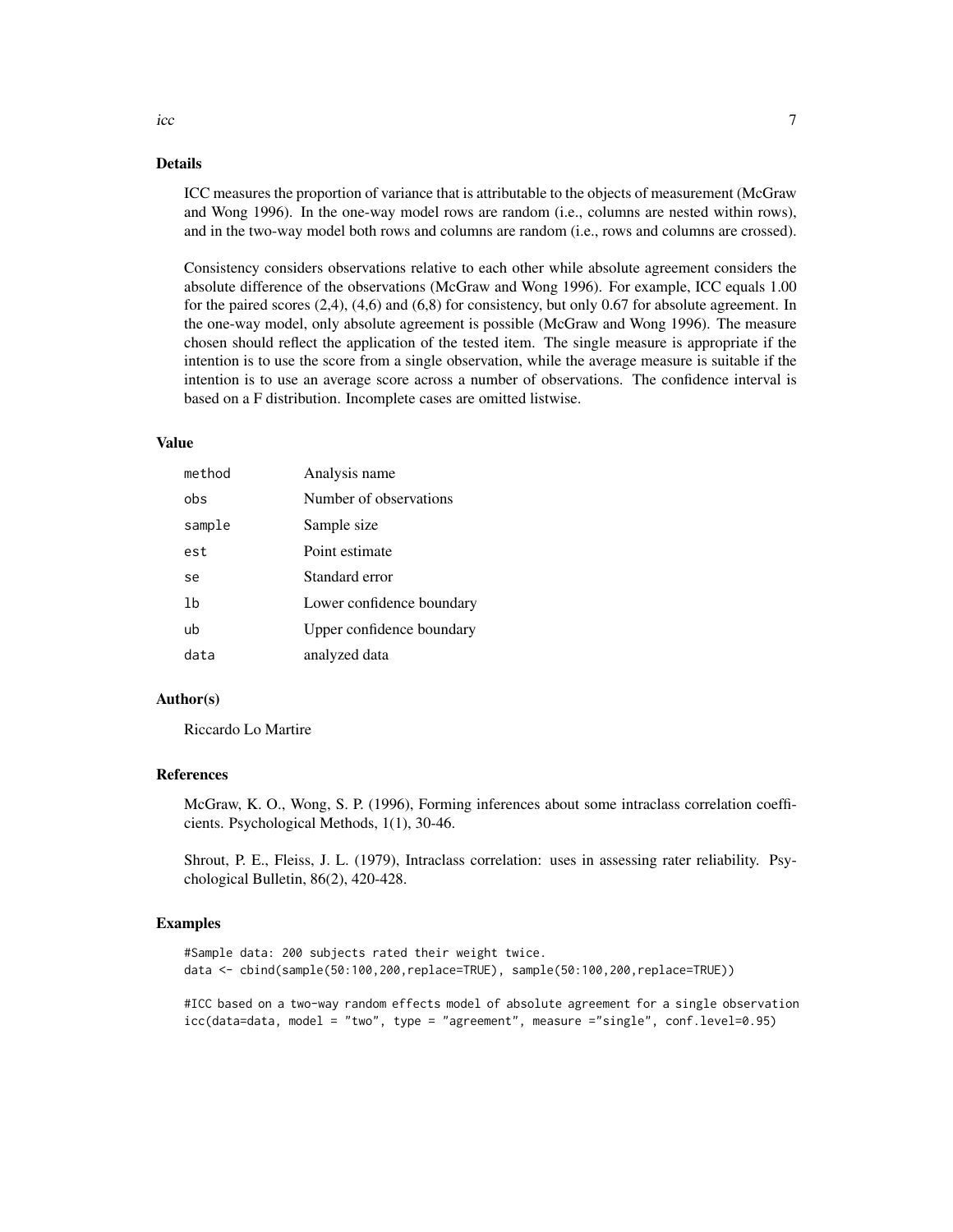### <span id="page-7-1"></span><span id="page-7-0"></span>Description

Calculates Krippendorff's alpha as an index of agreement for nominal, ordinal, interval, or ratio scale data.

### Usage

```
kra(data = NULL, metric = c("nominal","ordinal","interval","ratio"),
    conf. level = 0.95, R = 0)
```
### Arguments

| data       | A matrix with n subjects and m observations (n*m matrix).                                   |  |
|------------|---------------------------------------------------------------------------------------------|--|
| metric     | Data scale metric of ratings specified as "nominal, "ordinal", "interval", or "ra-<br>tio". |  |
| conf.level | Confidence level of the interval.                                                           |  |
| R          | Number of bootstrap replicates used to estimate the confidence interval.                    |  |

### Details

Krippendorff's alpha is a measure of observed disagreement relative to disagreement expected by chance which has the advantages of being applicable to multiple raters, different scale metrics, and incomplete data sets (Krippendorff, 2004 p.221-243). Noteworthy is that alpha by definition is zero when the observed disagreement equals the expected disagreement (i.e., when variance is absent which is the case for perfect agreement). The confidence interval of alpha is derived via bootstrapping because its distribution is unknown.

### Value

| method | Analysis name             |
|--------|---------------------------|
| raters | Number of raters          |
| sample | Sample size               |
| na     | Percent of missing values |
| est    | Point estimate.           |
| lb     | Lower confidence boundary |
| ub     | Upper confidence boundary |
| data   | analyzed data             |

### Author(s)

Riccardo Lo Martire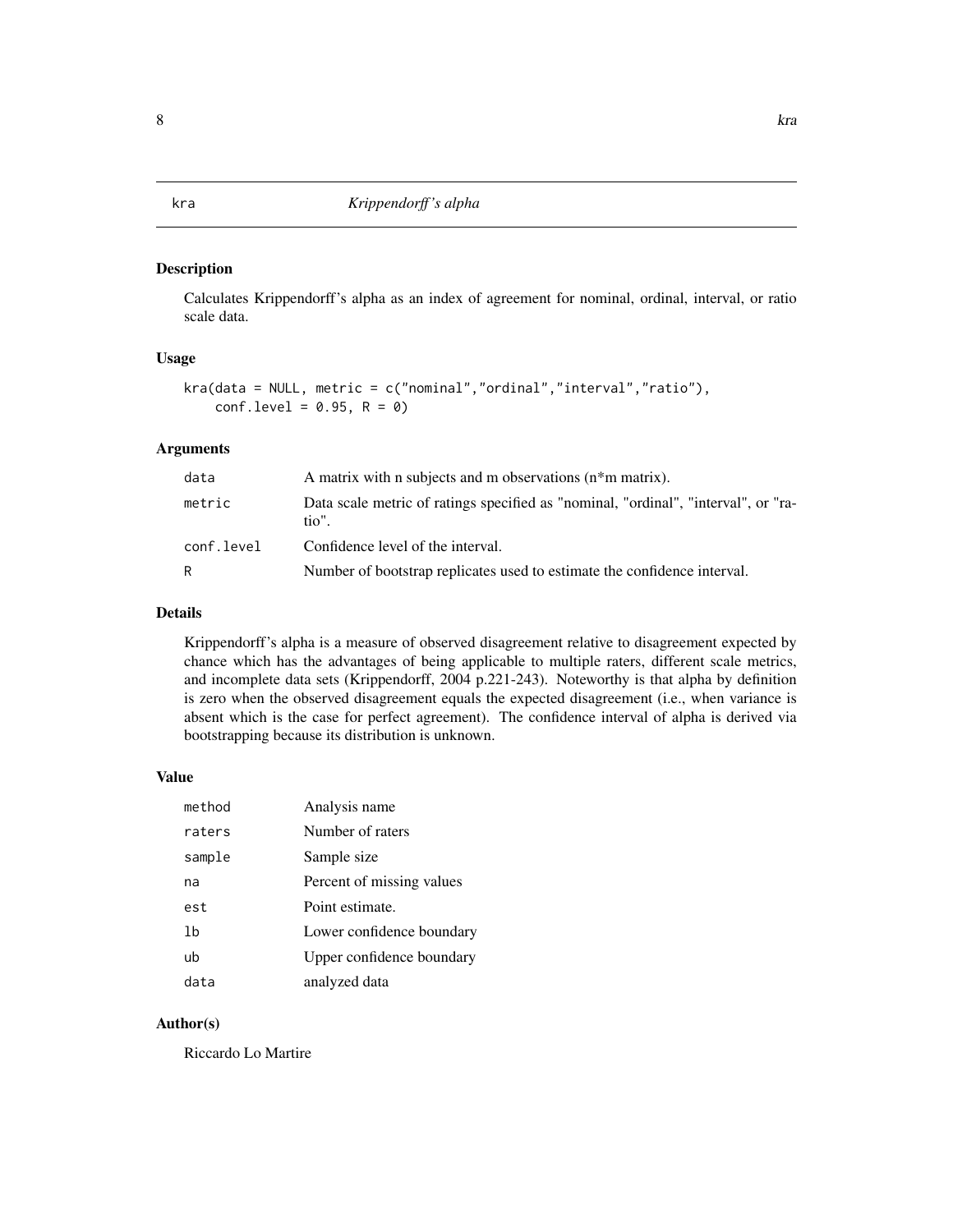### <span id="page-8-0"></span>plot.rel 9

### References

Krippendorff, K. (2004). Content Analysis: An Introduction to Its Methodology. Thousand Oaks, CA: Sage.

### Examples

```
#Sample data: 4 raters, 12 subjects, and 5 ordinal scale response categories.
data <- cbind(rbind(1,2,3,3,2,1,4,1,2,NA,NA,NA),
             rbind(1,2,3,3,2,2,4,1,2,5,NA,3),
             rbind(NA,3,3,3,2,3,4,2,2,5,1,NA),
             rbind(1,2,3,3,2,4,4,1,2,5,1,NA))
#Krippendorff's alpha for ordinal scale data
kra(data = data, metric = "ordial", conf.level = 0.95, R = 0)
```
### plot.rel *Class plot structure*

### Description

rel object plots

### Usage

```
## S3 method for class 'rel'
plot(x, \ldots)
```
### Arguments

| X        | rel function output |
|----------|---------------------|
| $\cdots$ | Other               |

### Value

rel object plots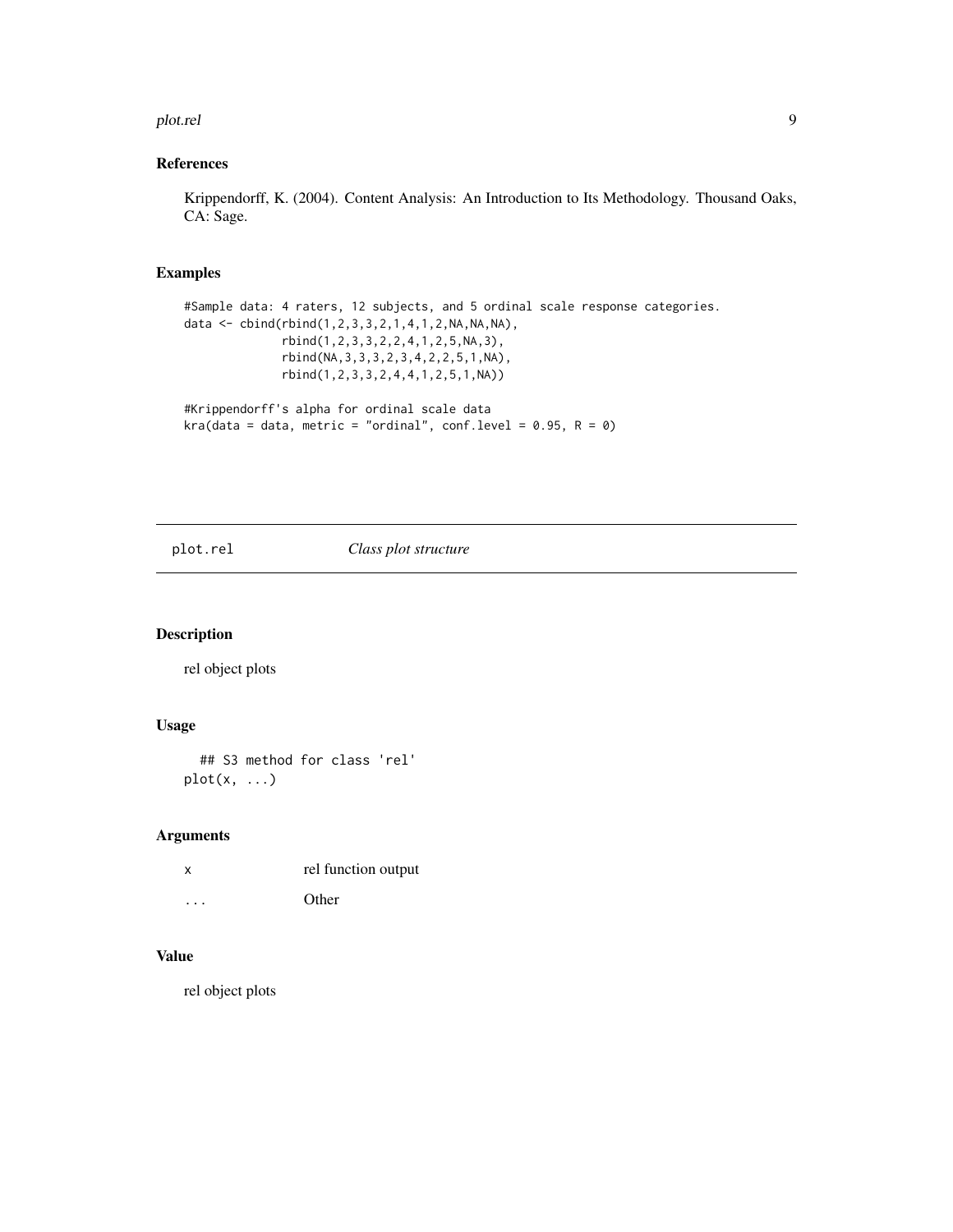<span id="page-9-0"></span>

### Description

The structure of the printed output for package functions

### Usage

```
## S3 method for class 'rel'
print(x, \ldots)
```
### Arguments

| X | rel function output |
|---|---------------------|
| . | Other               |

### Value

The printed output is detailed in the description of the respective functions

<span id="page-9-1"></span>

sem *Standard error of measurement*

### Description

Calculates the standard error of measurement

### Usage

```
sem(data = NULL, type = c("mse", "sd", "cpd"), conf. level = 0.95)
```
### Arguments

| data       | A matrix with n subjects and m observations (n*m matrix).                                                                                                                                                                        |
|------------|----------------------------------------------------------------------------------------------------------------------------------------------------------------------------------------------------------------------------------|
| type       | The method used to compute sem with a character string specifying "sd" for the<br>within-subject standard deviation, "mse" for the square root of the ANOVA error<br>variance, or "cpd" for the consecutive pairwise difference. |
| conf.level | Confidence level of the interval.                                                                                                                                                                                                |

### Details

"sd" and "mse" includes complete cases only and have a confidence interval based on a t distribution. "cpd" includes all cases, derives sem from the difference between adjacent trials, and has a confidence interval based on a chi squared distribution (Hopkins 2015). "cpd" is computed both overall and separately for consecutive trials, the latter allowing one to assess whether habituation decreases sem (Hopkins 2015).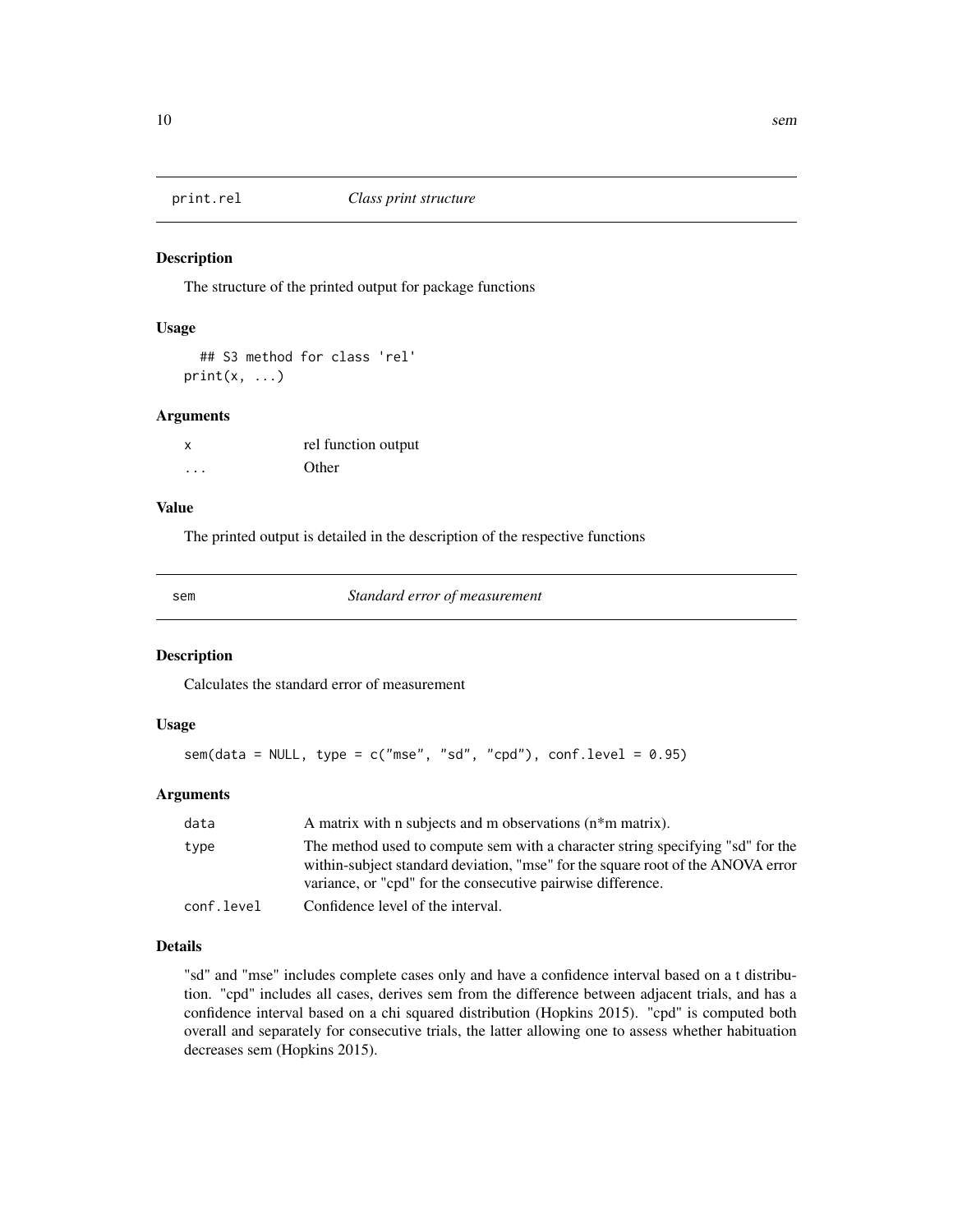<span id="page-10-0"></span>spi termine termine termine termine termine termine termine termine termine termine termine termine termine te

### Value

| method  | Analysis name             |
|---------|---------------------------|
| obs     | Number of observations    |
| sample  | Sample size               |
| na      | missing values            |
| est     | Point estimate            |
| 1b      | Lower confidence boundary |
| ub      | Upper confidence boundary |
| est.cpd | sem for adjacent columns  |
| data    | analyzed data             |

### Author(s)

Riccardo Lo Martire

### References

Nunnally, J. C., Bernstein, I. H. (1994). Psychometric theory. New York, NY: McGraw-Hill.

Hopkins, W. G. (2015). Spreadsheets for Analysis of Validity and Reliability. Sportscience 19, 36-42.

### Examples

```
#Sample data: 200 subjects rated their weight twice.
data <- cbind(sample(50:100,200,replace=TRUE), sample(50:100,200,replace=TRUE))
```
#Standard error of measurement sem(data=data, type="mse", conf.level=0.95)

<span id="page-10-1"></span>spi *Scott's pi and Fleiss' kappa*

### Description

Calculates Scott's pi as an index of agreement for two observations of nominal or ordinal scale data, or Fleiss' kappa as an index of agreement for more than two observations of nominal scale data.

### Usage

```
spi(data = NULL, weight = c("unweighted","linear","quadratic"), conf.level = 0.95)
```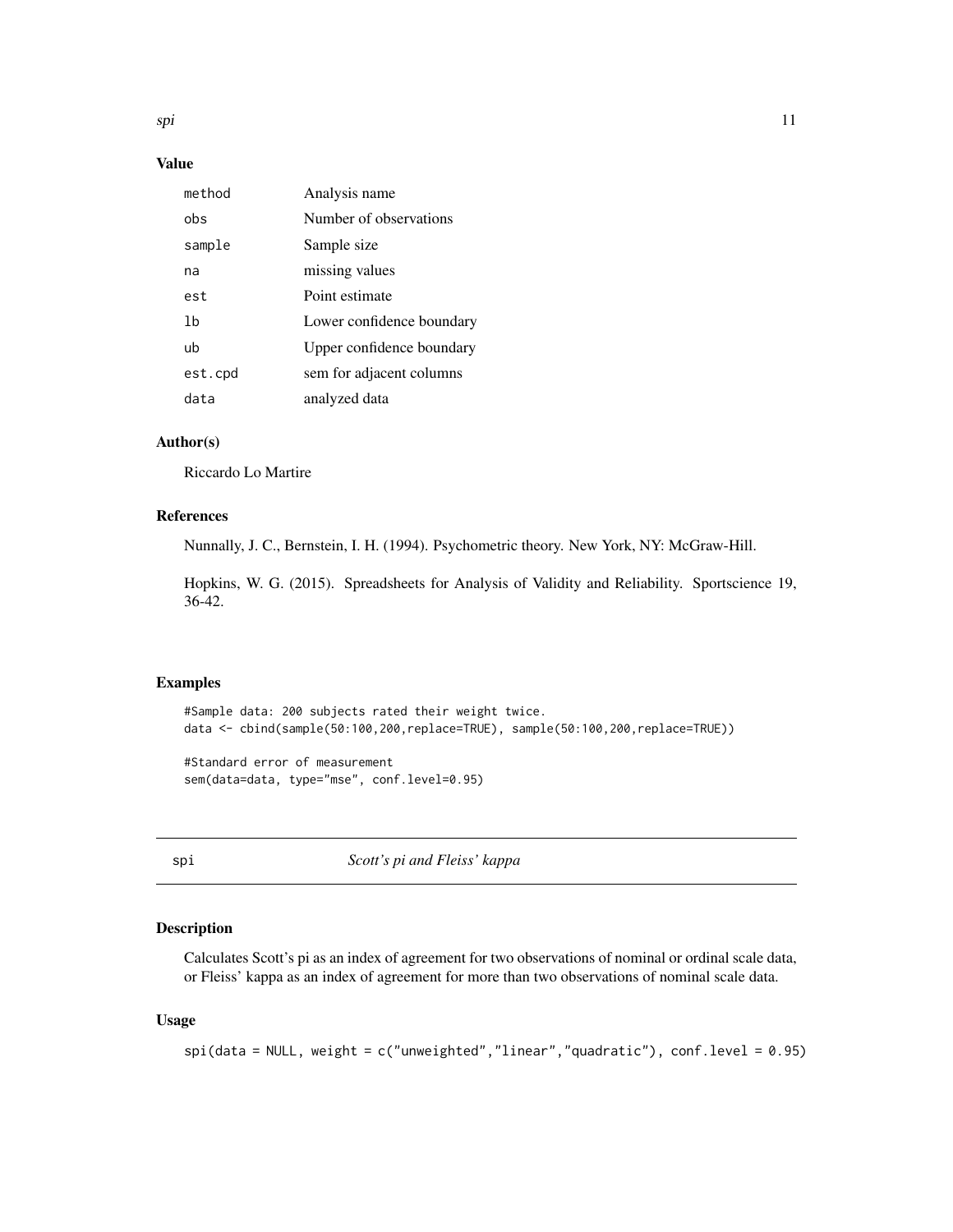### Arguments

| data       | A matrix with n subjects and m observations $(n * m \text{ matrix})$                                                                                    |
|------------|---------------------------------------------------------------------------------------------------------------------------------------------------------|
| weight     | A character string specifying "unweighted", "linear", or "quadratic", or a nu-<br>meric categories*categories matrix with custom weights (see details). |
| conf.level | Confidence level of the interval.                                                                                                                       |

### Details

Scott's pi measures the chance-corrected agreement for two observations (Scott, 1955), and Fleiss' kappa is a generalization of Scott's pi for m observations (Fleiss, 1971).

The standard error for Fleiss' kappa is based on the formula from Fleiss et al., 1979. Weights are based on weighted dissimilarities (diagonal = 1, off-diagonal < 1). Linear weights decrease equally with distance from the diagonal and quadratic weights decrease exponentially with distance from the diagonal. Custom weights should be specified as a categories\*categories matrix with values <= 1. Incomplete cases are omitted listwise and the confidence interval is based on a t distribution.

### Value

| method | Analysis name             |
|--------|---------------------------|
| obs    | Number of observations    |
| sample | Sample size               |
| est    | Point estimate            |
| se     | Standard error            |
| 1b     | Lower confidence boundary |
| ub     | Upper confidence boundary |
| data   | analyzed data             |

### Author(s)

Riccardo Lo Martire

### References

Scott W. A. (1955). Reliability of content analysis: The case of nominal scale coding. Public Opinion Quarterly, 19(3), 321-325.

Fleiss J. L. (1971). Measuring nominal scale agreement among many raters. Psychological Bulletin, 76(5), 378-382.

Fleiss J. L., Nee J. C. M., Landis J. R. (1979). Large sample variance of kappa in the case of different sets of raters. Psychological Bulletin, 86(5), 974-977.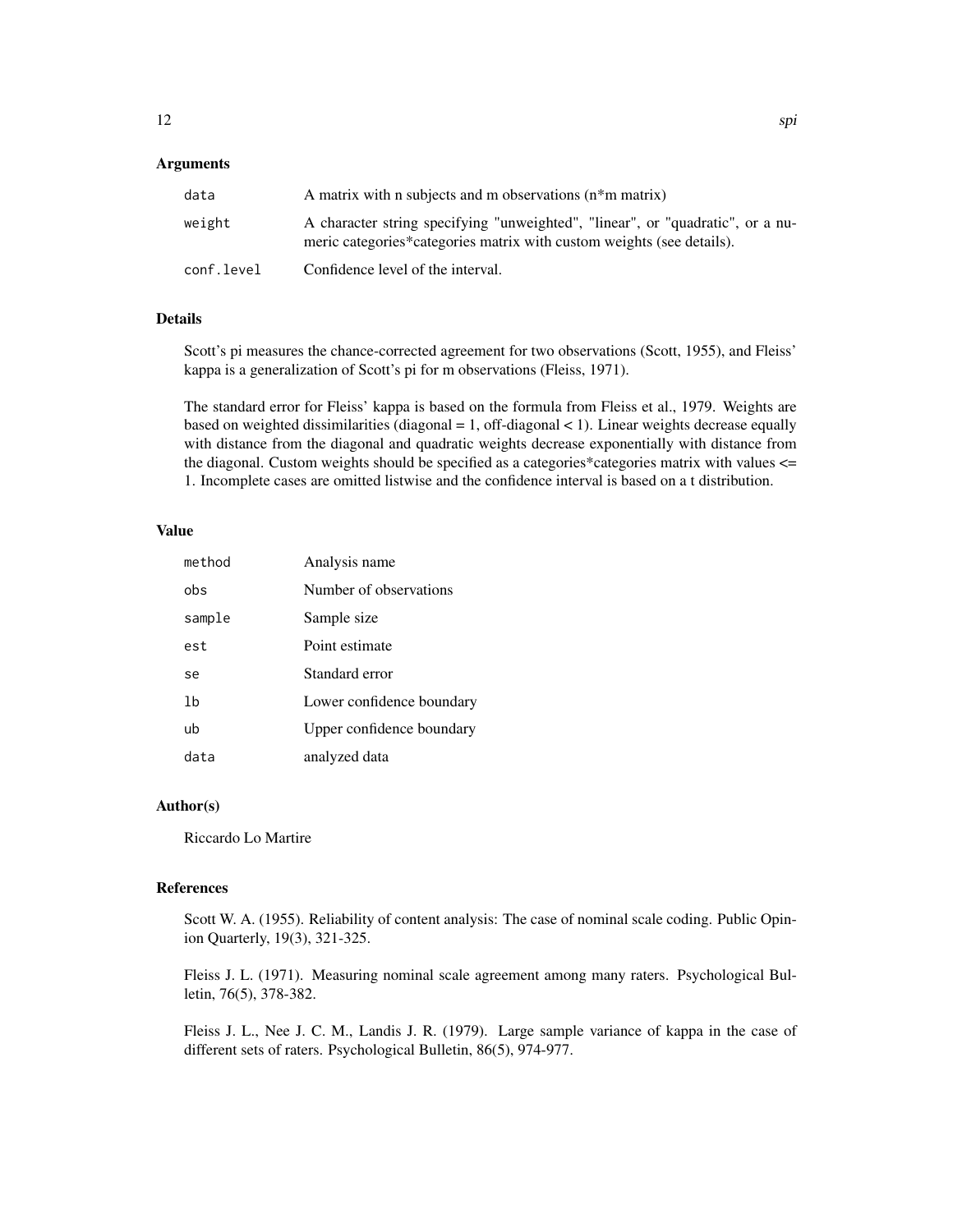### <span id="page-12-0"></span>summary.rel 13

### Examples

```
#Sample data: 200 subjects and one 5-category item.
data <- cbind(sample(1:5,200, replace=TRUE),sample(1:5,200, replace=TRUE))
#A numeric categories*categories matrix with custom weights
cw \leftarrow diag(ncol(matrix(0, 5, 5)))cw[cw!=diag(cw)] \leftarrow runif(20,0,1)#Scott's pi
spi(data=data, weight="unweighted", conf.level = 0.95)
#Weighted pi with custom weights
spi(data=data, weight=cw, conf.level = 0.95)
```
summary.rel *Class summary structure*

### Description

The structure of the summary output for package functions

### Usage

## S3 method for class 'rel' summary(object, ...)

### Arguments

| object | rel function output |
|--------|---------------------|
| .      | Other               |

### Value

The summary output is detailed in the description of the respective functions